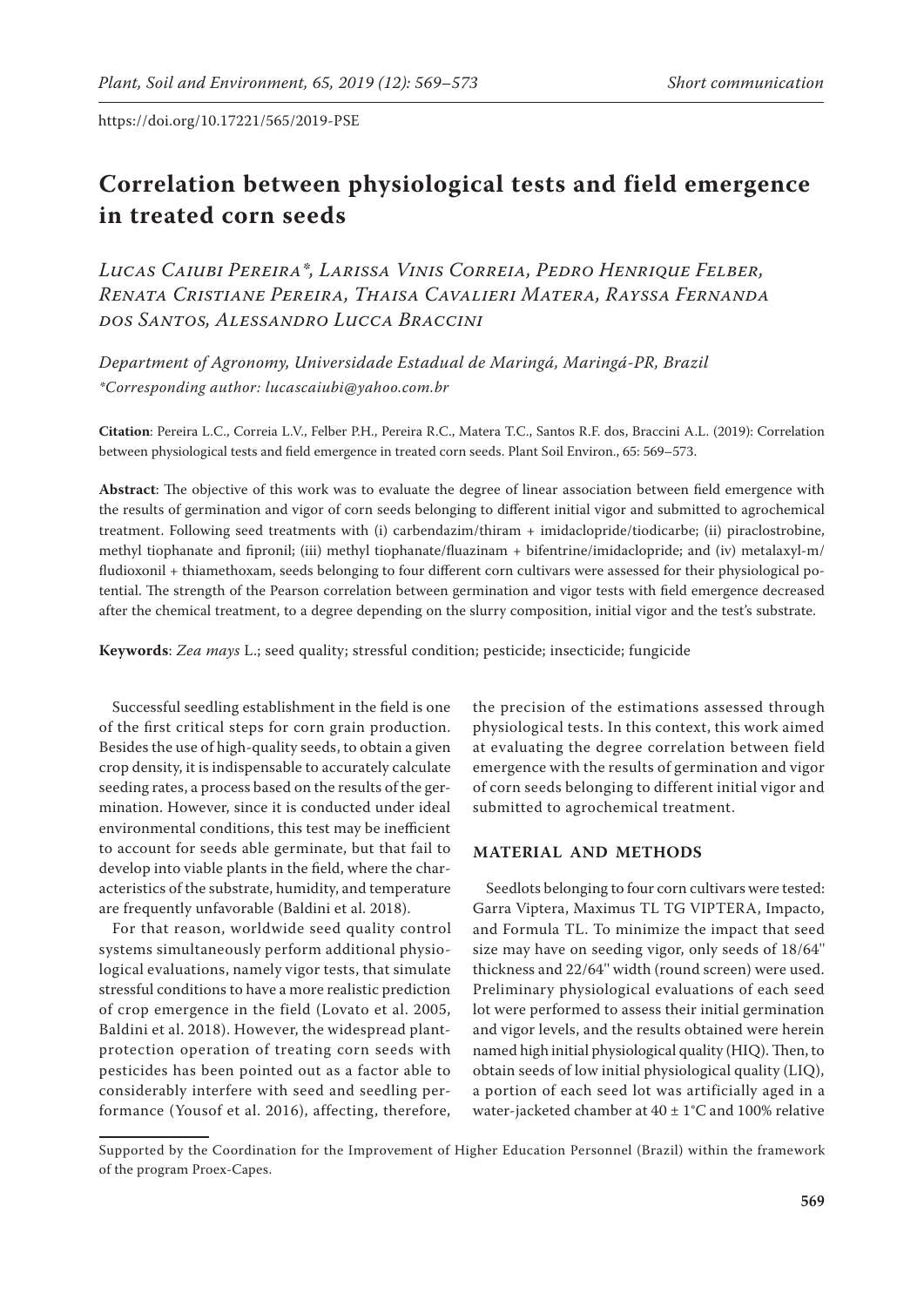humidity for 24 h, following the same procedure of the accelerated aging (ISTA 2017).

Seeds were treated in a continuous lot seed-coating device, employing a combination commercial fungicides and insecticides (technologies) as follow: Technology I (slurry volume of 410 mL/100 kg) – carbendazim  $150 g/L + thiram 350 g/L$  (Derosal Plus, 60 mL/100 kg) plus imidacloprid  $150$  g/L + thiodicarb 450 g/L (Cropstar, 350 mL/100 kg); Technology II  $(250 \text{ mL}/100 \text{ kg})$  – pyraclostrobin 25 g/L + methyl thiophanate 225 g/L + fipronil 250 g/L (Standak Top, 250 mL/100 kg); Technology III (680 mL/100 kg) – methyl thiophanate 350 g/L + fluazinam 52.5 g/L (Certeza,180 mL/100 kg) plus bifenthrin 135 g/L + imidacloprid 165 g/L (Rocks, 500 mL/100 kg) and Technology IV (270 mL/100 kg) – metalaxyl-m 10 g/L + fludioxonil 25 g/L (Maxim Advanced, 150 mL/100 kg) plus, thiamethoxam 350 g/L (Cruiser 350 FS, 120 mL/100 kg). Treated and untreated seeds (control) were submitted to the physiological analyses as described below:

Moisture content (MC); germination between paper (GP); germination in the sand (GS), accelerated aging (AA) and cold test (CT) were performed according to ISTA (2017), while the electrical conductivity (EC) was performed using the mass method described in AOSA (2002). Simultaneously, lots were also submitted to a modified accelerated aging test (MAA), where part of the seeds aged in the AA test was germinated in sand bed following the same procedure of the GS test. A modified cold test (MCT) was also performed, and it was conducted similarly to GP, however, before germination, the rolls were wrapped in plastic bags and remained under  $10 \pm 1$ °C for seven days. The emergence in the greenhouse (EG) was carried out using four replications of 100 seeds per treatment in 200 ×  $300 \times 60$  mm non-sterile sand trays. Water was added to the substrate at the rate of 0.1 times the weight of the dry sand, and this level was maintained during the test by adding water when needed. Normal emerged seedlings were counted on the  $15<sup>th</sup>$  day after sowing. For the emergence in the field (EF), at a depth of 5 cm, four 100-seed subsamples were distributed in a 2-meter-length furrow spaced 50 cm apart from each other. The precipitation, as well as the temperature, were recorded at a nearby weather station (23°02'S; 52°04'W and altitude of 509 m a.s.l.), and, after 15 days, the percentage of normal seedlings was calculated.

Apart from the emergence in the field, to which the randomized block design was used, the experiment was conducted in a completely randomized layout in a  $4 \times 2 \times 4$  factorial scheme (cultivars  $\times$  vigor  $\times$ technologies) with four replications. The data obtained were tested for normality (Shapiro-Wilk) and homogeneity (Levene). The variable expressed as a percentage were arcsine  $(X/100)^{-1/2}$  transformed to be normalized; however, in tables, the original means were used. Then, the dataset was submitted to analysis of variance  $(P < 0.05)$ , and when significant, the Student-Newman-Keuls (SNK) test was adopted to compare the means. To investigate the degree of association between emergence in the field, and the other physiological tests, the Pearson correlation coefficient (*P* < 0.05) was calculated.

### **Results and Discussion**

No interaction between the genotypes and the other two factors was found in the three-factorial analysis; however, vigor level and chemical treatments had a significant result in the two-way ANOVA. These results differ from those of Tamindžić et al. (2013), who observed genotypic differences in the physiological response of corn to seed-applied pesticides. However, the authors used different cultivars, higher pesticide doses as well as did not add fungicides to slurries.

The variables GS, CT, and MCT, were not influenced by chemical treatments regardless of the vigor, whereas, for EG and EF, the no impact of the seed-applied pesticides was observed only in HIQ and LIQ, respectively (Table 1). On the other hand, regarding other tests, chemical treatment provided a higher reduction of the physiological potential in LIQ seed lots than in HIQ (Table 1), a fact explained by the artificial aging performed that might have fastened the process of seed deterioration (Silva and Villela 2011). Concerning MC, although between technologies, any difference was observed (Table 1), seed treatment increased seed moisture compared to the control. Nonetheless, regardless the vigor, treatments containing the highest slurries volumes (technologies III and I, respectively) promoted the strongest adverse effects on germination (GP and GS) and vigor (AA, MAA, EG and EF), which may be attributed their high-aqueous content that may have resulted in irreparable membrane damages caused by a faster water uptake (Reedy and Knapp 1990).

However, overall, none of the technologies compromised the sales potential of seeds, since the results of germination (GP or GS) were higher than 85% (Table 1), the minimum rate for sale of corn seeds lots in Brazil (MAPA 2013). As shown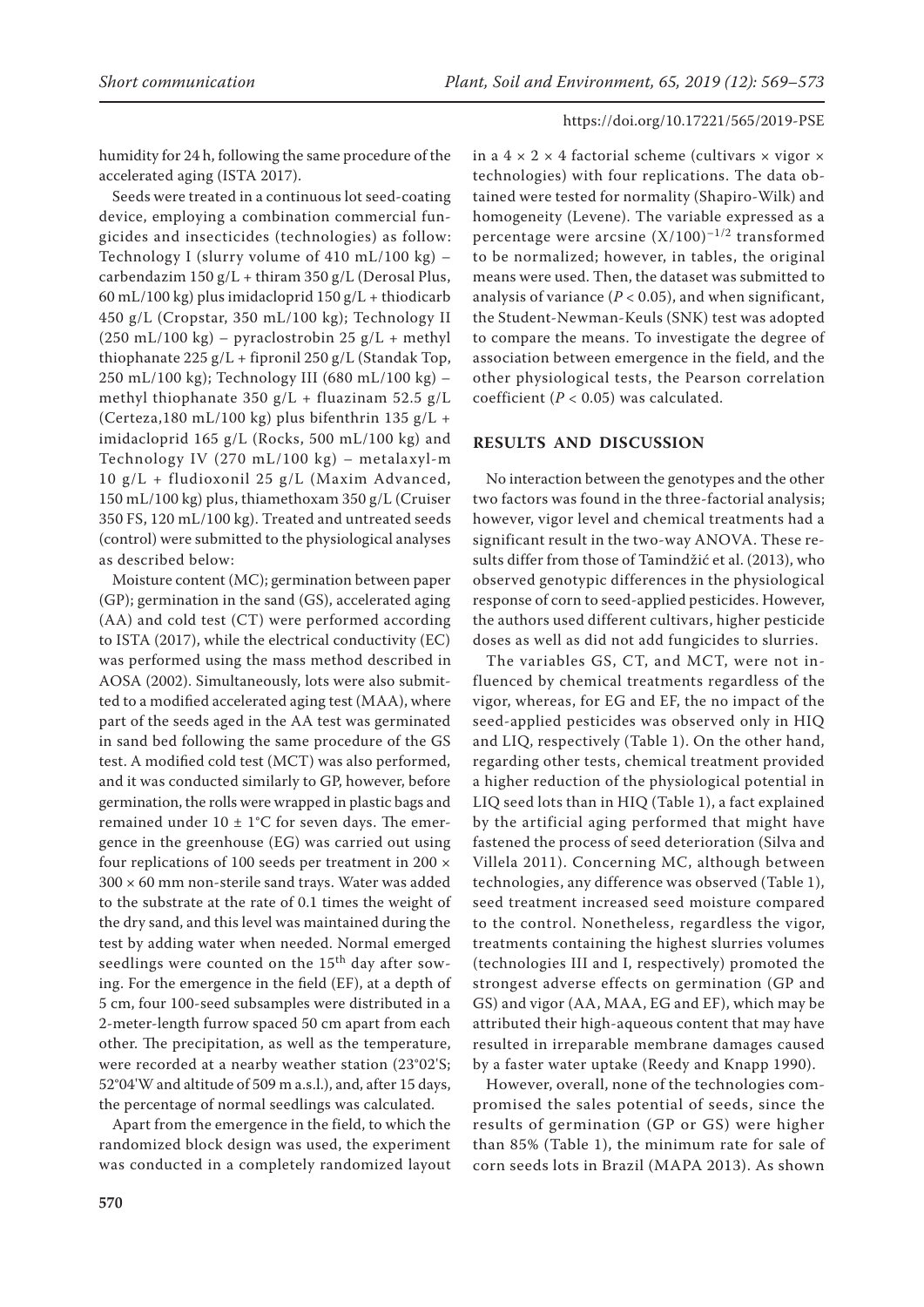Table 1. Mean values of moisture content (MC); germination between paper (GP); germination in sand (GS); accelerated aging (AA); modified accelerated aging (MAA); electrical conductivity (EC); cold test (CT); modified cold test (MCT); emergence in greenhouse (EG) and emergence in field (EF) of corn seeds of high (HIQ) and low initial quality (LIQ) belonging to four cultivars (Garra Viptera, Maximus TL TG VIPTERA, Formula TL, and Impacto) submitted to four industrial seed treatments

| Treatment | MC(%)                              |                    | GP(%)              |                  | GS(%)              |                  | AA $(%)$           |                  | $MAA$ $(\%)$       |                  |
|-----------|------------------------------------|--------------------|--------------------|------------------|--------------------|------------------|--------------------|------------------|--------------------|------------------|
|           | HIQ                                | LIQ                | HIQ                | LIQ              | HIO                | LIQ              | HIO                | LIQ              | <b>HIO</b>         | LIQ              |
| Control   | $13.2^{Ba}$                        | 14.3 <sup>Bb</sup> | 98 <sup>Aa</sup>   | $95^{Ab}$        | 97 <sup>Aa</sup>   | $91^{Ab}$        | $84^{Aa}$          | $72^{Ab}$        | 90 <sup>Aa</sup>   | $75^{Ab}$        |
| Tec I     | $14.4^{Aa}$                        | $15.2^{Ab}$        | 95 <sup>Ba</sup>   | 87 <sup>Cb</sup> | $98$ <sup>Aa</sup> | 89 <sup>Ab</sup> | $80^{Ba}$          | 56 <sup>Cb</sup> | $78^{Ba}$          | 65 <sup>Cb</sup> |
| Tec II    | 14.6 <sup>Aa</sup>                 | 15.3 <sup>Ab</sup> | $95^{Ba}$          | $90^{Bb}$        | $98$ <sup>Aa</sup> | $91^{Ab}$        | $78^{Ba}$          | $65^{Bb}$        | $91$ Aa            | $70^{Bb}$        |
| Tec III   | $14.2^{Aa}$                        | $15.4^{Ab}$        | $94^{Ba}$          | 86 <sup>Cb</sup> | $97$ <sup>Aa</sup> | $90^{Ab}$        | $79^{Ba}$          | $45^{Db}$        | $72$ Ca            | $62^{\text{Cb}}$ |
| Tec IV    | $14.3^{Aa}$                        | 15.5 <sup>Ab</sup> | $96^{Ba}$          | $89^{Bb}$        | $96$ <sup>Aa</sup> | 88Ab             | 81 <sup>Ba</sup>   | $67^{Bb}$        | $92^{Aa}$          | 69 <sup>Bb</sup> |
|           | $EC$ ( $\mu$ S/cm g)               |                    | CT(%)              |                  | MCT(%)             |                  | EG $(\%)$          |                  | EF(%)              |                  |
|           | <b>HIO</b>                         | LIQ                | <b>HIO</b>         | LIQ              | HIO                | LIO              | HIO                | <b>LIO</b>       | <b>HIO</b>         | <b>LIO</b>       |
| Control   | $115.13^{Ba}$                      | $175.12^{Ab}$      | $91$ <sup>Aa</sup> | 88 <sup>Ab</sup> | $97$ Aa            | 93 <sup>Ab</sup> | $97$ <sup>Aa</sup> | $82^{Ab}$        | $96^{Aa}$          | $85^{Ab}$        |
| Tec I     | $170.37^{Aa}$ 210.37 <sup>Bb</sup> |                    | 90 <sup>Aa</sup>   | $85^{Ab}$        | $98$ <sup>Aa</sup> | $92^{Ab}$        | $98$ <sup>Aa</sup> | $72^{Bb}$        | 92 <sup>Ba</sup>   | $84^{Ab}$        |
| Tec II    | 177.78Aa 218.34Bb                  |                    | $92$ <sup>Aa</sup> | $83^{Ab}$        | $96$ <sup>Aa</sup> | $91^{Ab}$        | $97$ <sup>Aa</sup> | $80^{Ab}$        | $95$ <sup>Aa</sup> | 83 <sup>Ab</sup> |
| Tec III   | 179.12Aa 278.76 <sup>Cb</sup>      |                    | 90 <sup>Aa</sup>   | $86^{Ab}$        | $95$ <sup>Aa</sup> | $92^{Ab}$        | <b>99</b> Aa       | $75^{\text{Cb}}$ | 90 <sup>Ba</sup>   | $84^{Ab}$        |
| Tec IV    | $178.37^{Aa}$                      | $208.21^{Bb}$      | ggAa               | $82^{Ab}$        | $97$ <sup>Aa</sup> | $94^{Ab}$        | $98$ <sup>Aa</sup> | $80^{\rm Ab}$    | $94$ <sup>Aa</sup> | $86^{Ab}$        |

According to Student-Newman-Keuls (SNK) test, means followed by the same uppercase letter in the column belong to the same group at 5% probability, while means followed by the same lowercase letters in the line do not differ from each other by the *F*-test at a 5% probability level

in Table 2, GP showed the lowest correlation value, indicating that it was not the most suitable test to provide a reliable relationship with the emergence in the field, mainly regarding treated seeds. The

same was reported by Baldini et al. (2018) and Lovato et al. (2005), who further stated that due to its near-optimal temperature and humidity, condition hardly found in the field, seed lots of

Table 2. Pearson correlation coefficient between emergence in field and germination between paper (GP); germination in sand (GS); accelerated aging (AA); modified accelerated aging (MAA); cold test (CT); modified cold test (MCT); electrical conductivity (EC) as well as emergence in greenhouse (EG) of corn seeds of both high (HIQ) and low initial physiological quality (LIQ) belonging to four corn cultivars (Garra Viptera, Maximus TL TG VIPTERA, Formula TL and Impacto) and submitted to four industrial seed treatments

| field<br>$\Xi$<br>Emergence | Treatment |            | GP    |            | GS    |          | AA       |            | MAA   |  |
|-----------------------------|-----------|------------|-------|------------|-------|----------|----------|------------|-------|--|
|                             |           | <b>HIQ</b> | LIQ   | HIO        | LIQ   | HIO      | LIQ      | HIO        | LIQ   |  |
|                             | control   | 0.834      | 0.754 | 0.865      | 0.823 | 0.825    | 0.811    | 0.873      | 0.876 |  |
|                             | Tec I     | 0.654      | 0.654 | 0.854      | 0.634 | 0.814    | 0.810    | 0.856      | 0.856 |  |
|                             | Tec II    | 0.785      | 0.669 | 0.855      | 0.712 | 0.816    | 0.802    | 0.889      | 0.867 |  |
|                             | Tec III   | 0.689      | 0.654 | 0.811      | 0.645 | 0.804    | 0.801    | 0.878      | 0.857 |  |
|                             | Tec IV    | 0.794      | 0.687 | 0.837      | 0.773 | 0.802    | 0.811    | 0.889      | 0.865 |  |
|                             |           | CT         |       | <b>MCT</b> |       | EC       |          | EG         |       |  |
|                             |           | <b>HIQ</b> | LIQ   | HIQ        | LIQ   | HIO      | LIQ      | <b>HIQ</b> | LIQ   |  |
|                             | control   | 0.431      | 0.335 | 0.534      | 0.443 | $-0.743$ | $-0.675$ | 0.853      | 0.834 |  |
|                             | Tec I     | 0.434      | 0.345 | 0.545      | 0.434 | $-0.634$ | $-0.564$ | 0.783      | 0.745 |  |
|                             | Tec II    | 0.467      | 0.352 | 0.467      | 0.487 | $-0.723$ | $-0.643$ | 0.814      | 0.813 |  |
|                             | Tec III   | 0.434      | 0.245 | 0.389      | 0.367 | $-0.673$ | $-0.539$ | 0.745      | 0.710 |  |
|                             | Tec IV    | 0.443      | 0.353 | 0.457      | 0.345 | $-0.726$ | $-0.673$ | 0.824      | 0.745 |  |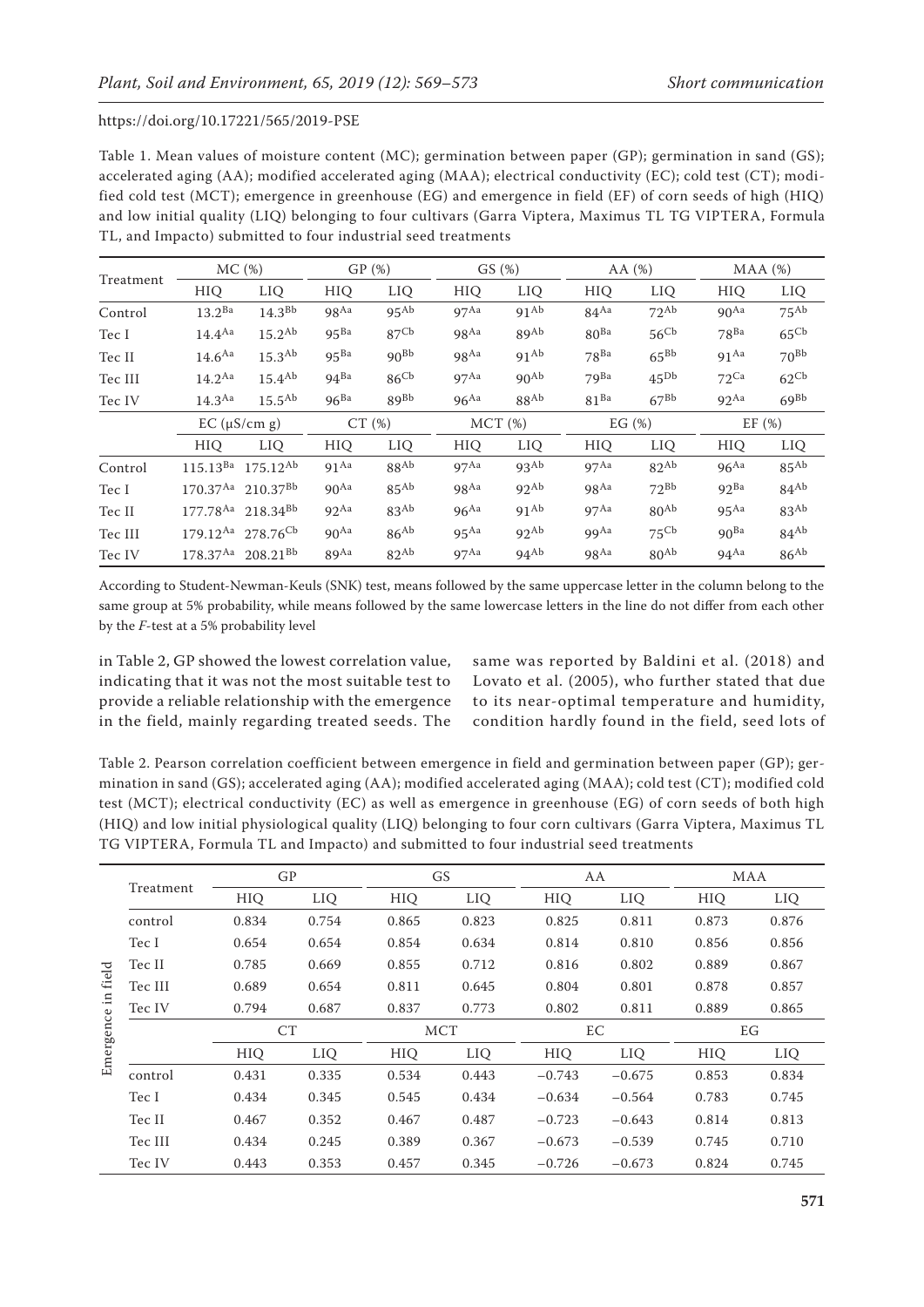different deterioration level, often, do not differ in germination (Yousof et al. 2016).

According to Hinkle et al. (2003), a strong linear relationship between two variables show values higher than 0.8; however, in physiological tests of rice (Lorentz and Nunes 2013) and onion seeds (Gonçalves et al. 2017) suggested as acceptable values above 0.6 and 0.7, respectively. Nevertheless, due to the natural vigor and germination differences that may exist across seed lots within the same crop, there are no fixed reference values for interpreting the Pearson coefficient in the area of seed testing, demanding that a dataset analysis specific reading for a given sample set. In this work, corroborating Lovato et al. (2005), both AA and MAA tests were the most effective for predicting maize seedling emergence in the field (Table 2), followed by EC and EG.

Jointly with the temperature, the relative humidity is considered the most important aspect to affect seed viability and longevity (Boligon et al. 2011). For this reason, the use of the AA test in tropical cropping systems is a key indicator to estimate seed performance in the field (Bittencourt and Vieira 2006). In this work, Figure 1 corroborates this statement, since, over the conduction of the EF test, the accumulated rainfall was 105 mm, the mean relative humidity was 78% and the temperatures minimum and maximum were, respectively, 15°C and 32°C (Figure 1), values considered standard for the macroregion of Maringá-PR, Brazil, in November (MAPA 2017).

In this study, both AA and MAA tests allowed technologies to be differentiated into different vigor levels, with the imidacloprid-based technologies I and III (which also had the highest slurry volumes) standing out as the most harmful (Table 1). Such as in this work, imidacloprid has been reported to impair vigor and germination of horticultural as well as in large-field crops such as soybean and wheat (Taylor and Salanenka 2012, Abati et al. 2014, Shakir et al. 2016). In this sense, investigating the movement of traced compounds in corn seeds, Dias et al. (2014) and Yang et al. (2018) reported that as a non-ionic moderately lipophilic compound, imidacloprid is considered to be able to pass the barrier formed by the cutinised-suberised of seed membranes during the imbibition, exposing the embryo to a direct contact with the insecticide. This same ability to pass through seeds membrane has been documented in systematic antifungal molecules; however, at commercial doses, these products have not been reported to impair seed quality (Baldini et al. 2018).

Negative correlations were found between EF and the EC (Table 2), indicating that the value increase of one variable is associated with a decreasing of the other. This same performance has also been described for other crops, and it is related to the nature of the test, in which deteriorated seeds, when soaked in water, leak larger amounts of electrolyte or cell metabolites because of their inefficient mechanism of membrane repair (Diniz et al. 2013). Among the slurries tested, the EC results of technologies I and III stood out as the most harmful ones, whereas untreated seeds exhibited the lowest values of it (Table 1). It should be pointed, however, that commercial formulations of pesticides are expected to have intrinsic electrical conductivity (Cunha et al. 2017), meaning that part of the increased



Figure 1. Meteorologic data indicating the relative humidity, minimum and maximum temperatures and rainfall precipitation for the 15-day period of the emergence in the field test (Maringá-PR, Brazil, from November 3 to 17, 2017)